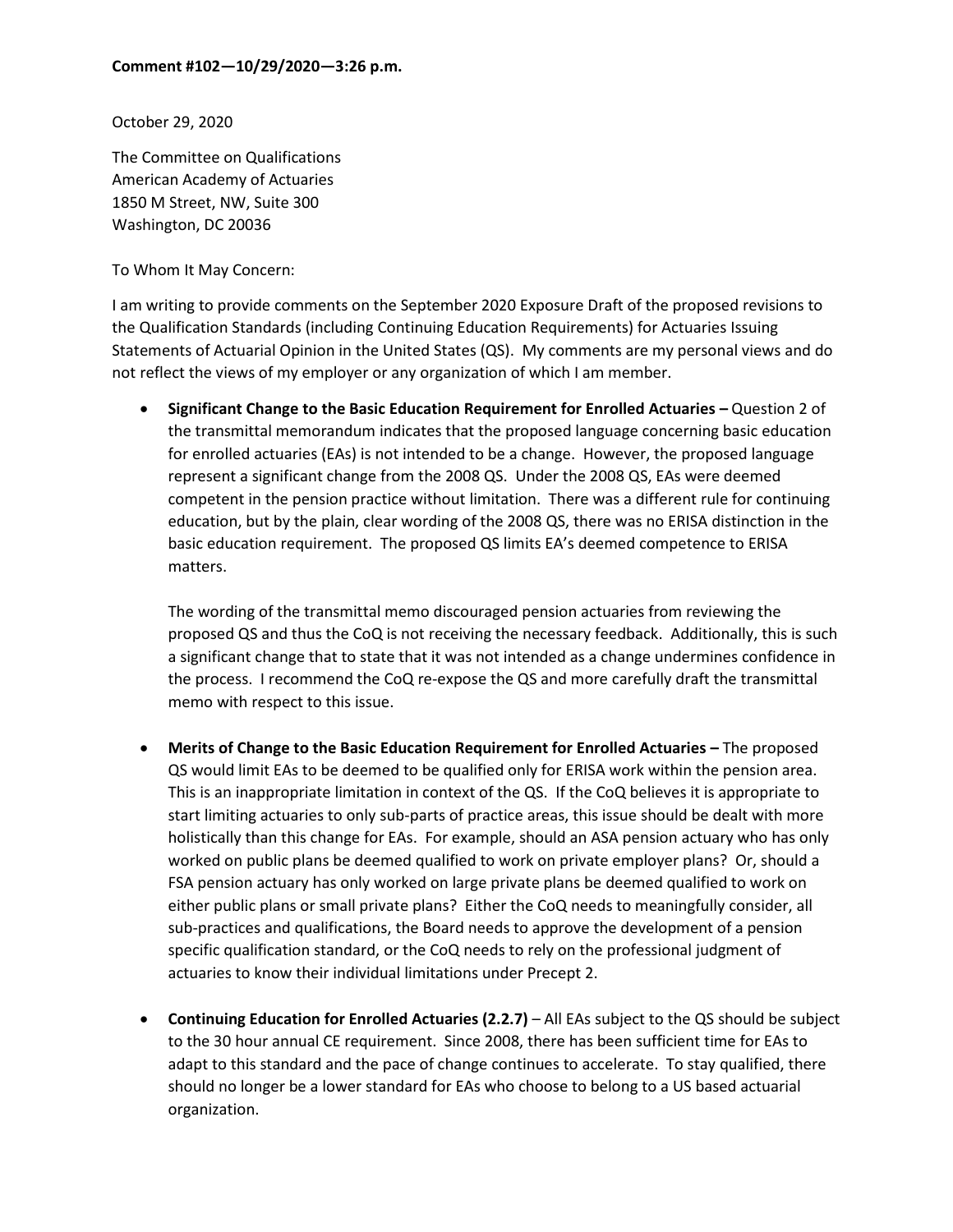- **Section 1.1**  For what purpose is there a "presumption that the actuary has met the duty of qualification?" In a court of law? Before the ABCD? It is unclear what the purpose of this language is.
- **Fellowship 2.1(a) and 2.1(d)** ASPPA/ASEA offers a fellowship track in the pension area. Beyond becoming an EA, an individual must complete additional exams including a lengthy exam on a broad array of pension topics. Becoming a FSEA by examination should be recognized in Sections 2.1(a) and 2.1(d). If the CoQ does not recognize the validity of the FSEA by examination for these purposes, the CoQ should explain why.
- **Membership Requirement 2.1(a) –** If there is a membership requirement, the membership requirement should be with respect to any of the five US-based actuarial organizations.
- **Organized activities in section 2.2.2** I believe the reference in section 2.2.2 to section 2.2.7 is intended to be to section 2.2.6.
- **Section 2.2.6** –For the QS, the actuary needs to look at whether the training is relevant to their practice and maintains or improves his qualifications to issue SAOs The CE requirement under the QS is not suited for broader purposes such as maintaining the profession's reputation, promoting inclusion or fostering social justice. However, it is inappropriate to broadly exclude diversity training from QS CE.

Diversity training that contributes to an actuary's professionalism should be counted as professionalism CE. Diversity training that enhances an actuary's ability to build actuarial models, choose assumptions, interpret results or otherwise deliver SAOs should not be subject to the three hour business limit. Other diversity training (e.g. increasing the number of minority actuaries) should be counted as CE (provided it is relevant) but should be subject to the three hour business limit.

If actuarial organizations feel that annual DE&I training should be required, the actuarial organization should make that a membership requirement instead of imposing the requirement into the QS for two reasons:

- o Such a requirement is not consistent with the purposes of the QS. The QS framework is about relevant education for issuing SAOs and is not well-suited for other purposes (no matter how important those purposes may be).
- o The CE requirements of the QS only apply to individuals who issue SAOs. If an actuarial organization feels that its members should attend DE&I training, it should be a membership requirement so that it applies to all members including those who do not issue SAOs.
- **Section 2.2.6** Additional examples of professionalism: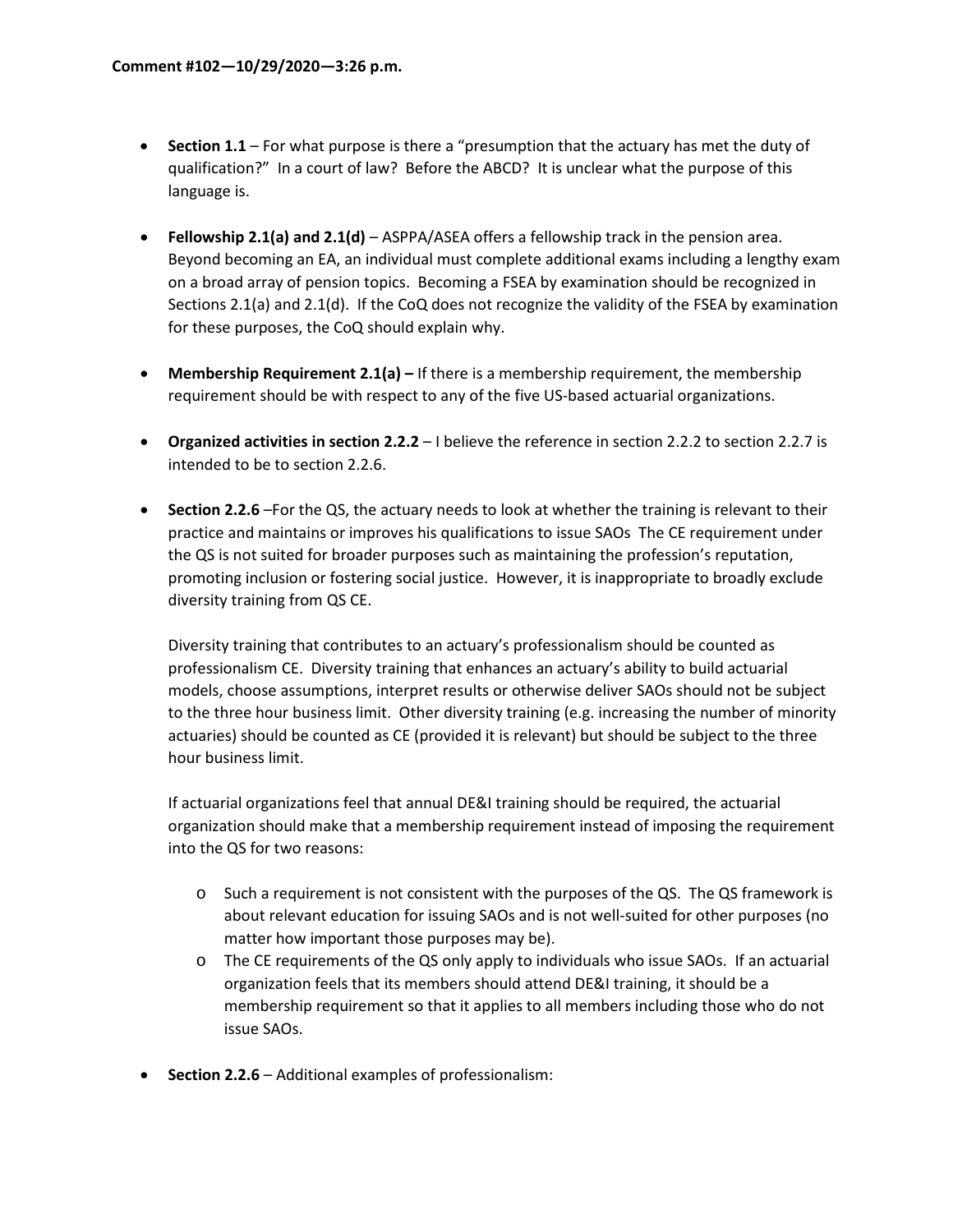- o Studying general business ethics
- o Reviewing ASOPs (current language is overly focused on exposure drafts)
- o Reading professionalism articles in actuarial journals
- o For enrolled actuaries, reviewing the standards of practice in the JBEA regulations
- o Communications training that enhances an ability to communicate SAOs clearly to Principals
- o Diversity training that enhances an actuary's ability to communicate SAOs to Principals. Principals with different backgrounds may have vastly different communication needs. To comply with ASOP 41, an actuary may feel that diversity training is relevant to his practice so he that may communicate SAOs more clearly to a broad group of Principals.
- o Ethical issues related to diversity as it relates to the delivery of actuarial services. For example, it may be observed that certain claims experience are related to immutable characteristics such as race. Actuaries may feel that training on the appropriate, ethical use of such data is relevant to their practice.
- **Limitation on Business Hours 2.2.2 and 2.2.8**  It would be clearer if the three hour limit on general business education was moved from Section 2.2.8 to section 2.2.2.
- In **section 2.2.7** there are examples of "business and consulting skills." Section 2.2.8 limits the number of "general business courses…" which may be counted toward CE to three hours. The QS would be clearer if the language was harmonized.
- **Section 5** should be updated to reference Schedule SB/MB instead of B.
- **Section 6.1** "should keep" should be changed to "must keep."
- **With respect to the Appendix 1**,
	- o The following should not be considered SAOs:
		- A38. Pension plan non-discrimination Treating a nondiscrimination test as a SAO is inconsistent with its treatment in ASOP 4.
		- A53. A pension benefit calculation Pension benefit calculations are performed according to the terms of the plan document. There is no actuarial discretion or judgment involved. Additionally, treating a benefit calculation as a SAO would be inconsistent with its treatment in ASOP 4.
	- $\circ$  It would be helpful if additional explanation was provided on how the items listed in C would not SAOs.
	- o The following should be considered SAOs:
		- **EXECUTE:** Actuarial assumption review
		- **Risk assessments**
		- **Replication of another actuary's pension valuation**